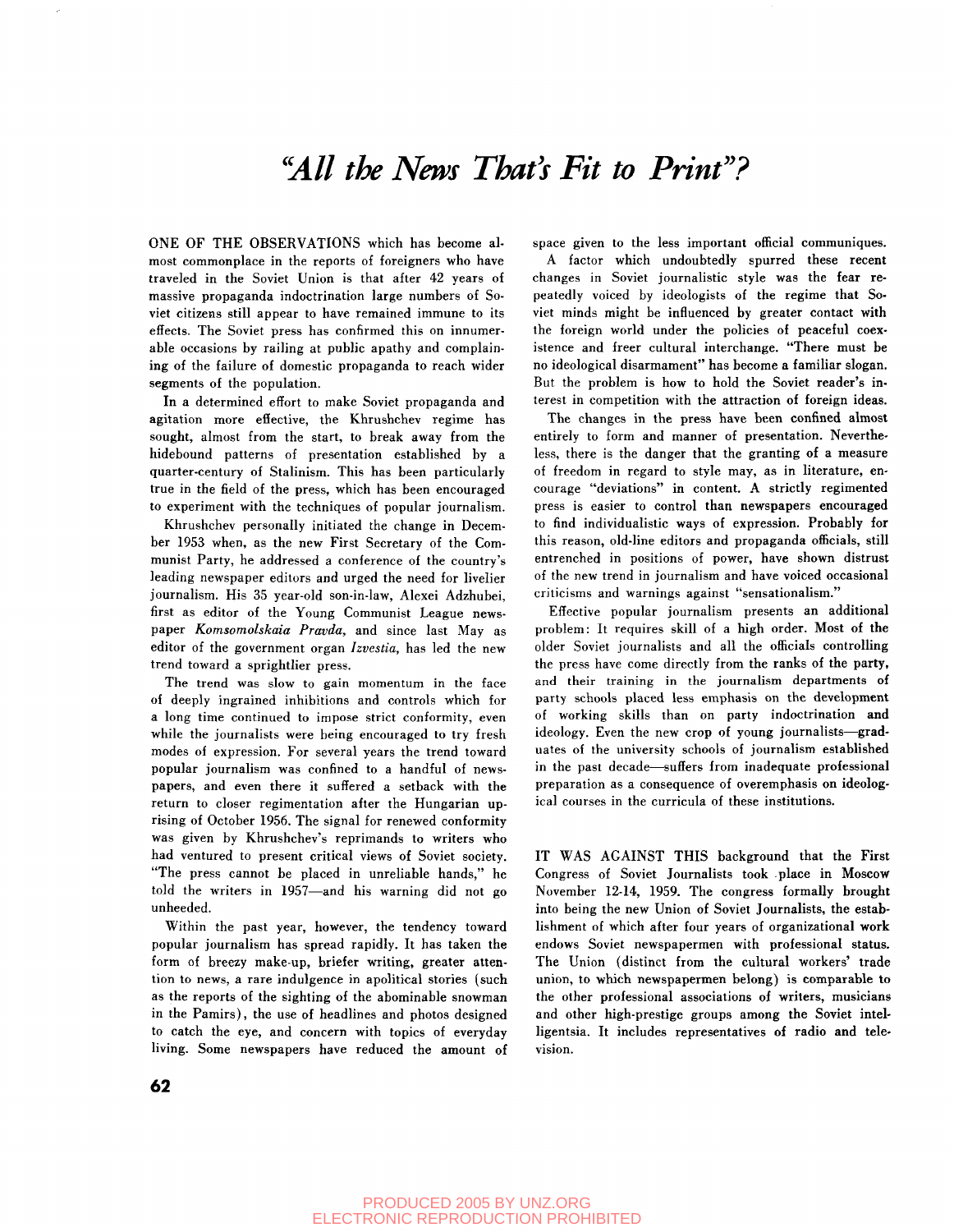The congress divided its emphasis between craftsmanship—described by *Izvestia* as "the word probably heard most often from the congress platform"—and reassertions of the Soviet journalist's complete subservience to the regime. But there was no question as to which theme predominated. It was succinctly summed up in *Pravda's* comment, "We see the journalist as primarily a political worker."

M. A. Suslov, Presidium member and Central Committee Secretary long identified with Stalinist controls in ideological fields, struck the keynote of the congress in a message of greetings from the party Central Committee stressing "intolerance of ideological waverings and revisionism" and "an uncompromising attitude toward bourgeois ideology." These phrases not only were incorporated in the formal statutes of the Union, but were repeated in almost all the congress speeches, in the press comment on the proceedings, and—coupled with a profuse pledge of the journalists' loyalty—in a message of reply from the congress to the Central Committee.

THE PARTY'S control of the press was fully reflected in the composition of both the new Union and the congress. Pavel A. Satyukov, editor of the party organ *Pravda,* delivered the main report to the congress and was chosen chairman of the board of the Union. He announced that, of 60,000 Soviet journalists, 23,000 (described as "professionally the most active") had been enrolled in the Union. Of these, 77 percent are party members. No less than 96 percent of the 751 congress delegates were party members. "In effect, our congress is a congress of party journalists," declared M. D. Ovsyannikova, chairman of the credentials committee. "The tasks of the Union," said Satyukov, "are determined by the decisions and directives of our party."

In a speech at a Kremlin reception for the delegates, Premier Khrushchev indicated the role of Soviet journalists by describing them as the party's "right-hand assistants" *(podruchniie*—a word suggestive of "handmaidens") "because they are always at hand." He went on to complain of the boring nature of many Soviet newspapers.

Neither Khrushchev nor any of the congress speakers, of course, related monotony and dullness in Soviet journalism to the regime's requirement of ideological conformity. But even so, the dilemma of a press now expected to be sparkling and original without deviating from approved ideological formulas underlay many of the statements made during the congress. Speaking of dull headlines, Adzhubei remarked: "Of course, the easiest thing is to leave them just the way certain organizations hand them to us." In an article on the congress, writer Sergei Mikhalkov asked: "Why shouldn't we write for the public demand? Why should our newspapers be indigestible? Why have some newspapermen double-checked and ironed out articles until they turn into a string of truly rigid formulations?" Mikhalkov discreetly did not answer the questions he raised, but contented himself with the comment that the situation is beginning to change.

The same dilemma was also implicit in a comment by Boris Polevoi, a special correspondent of *Pravda,* who wrote: "An orchestra cannot perform a musical work if the only instruments heard are, say, the violins and the drums. It is the same with a newspaper." Even L. F. Ilyichev, head of the Union Republics division of Agitprop (the party's Agitation and Propaganda Department, which controls the press), asked: "Why has our press not yet printed thoughtful, good studies of the cultural development of the workers at this or that factory, their state of mind, the growth of labor productivity or the problems of mutual relations within the collective of workers? Why do bourgeois sociologists and philosophers concern themselves with these questions, while our experienced journalists avoid them? Probably because we have not given [our journalists] the taste for these questions. But the time is coming when it will be necessary to take them up."

Polevoi, Mikhalkov and other advocates of brighter journalism particularly emphasized the need for more

j............................. .

## The Winged Burden

KHRUSHCHEV: *Dear Comrade journalists! We call writers the party's helpers. Please do not take offense if I say that you journalists are not faithful helpers but literally right-hand assistants to our party, active fighters for its great cause.* (Stormy applause.) *Why assistants? Because you are really always at hand to assist the party. As soon as any decision has been explained and carried out, we turn to you; and you, as the most faithful driving belt, take the party's decision and carry it into the very midst of our people.* (Prolonged applause.)

*The strength of our party lies in its inseparable bonds with the masses. The strength of our press, the source of its great influence, lies in the substance of what it carries to the masses. This substance is the Leninist policy of our party, the Leninist ideas on the building of socialism and communism. It is easy to carry such a burden; it does not weigh anything.* (Stormy applause.)

V. A. KARPINSKY: *We carry this burden with enthusiasm.*

N. S. KHRUSHCHEV: *Yes, we all carry this burden with enthusiasm. This burden is not too heavy; one does not feel such a burden; it gives us wings, it calls us and leads us forward.* (Stormy applause.)

> —From Khrushchev's speech ot a Kremlin reception for Soviet journalists on Nov. 14, 1959: **Pravda,** Nov. 18, 1959.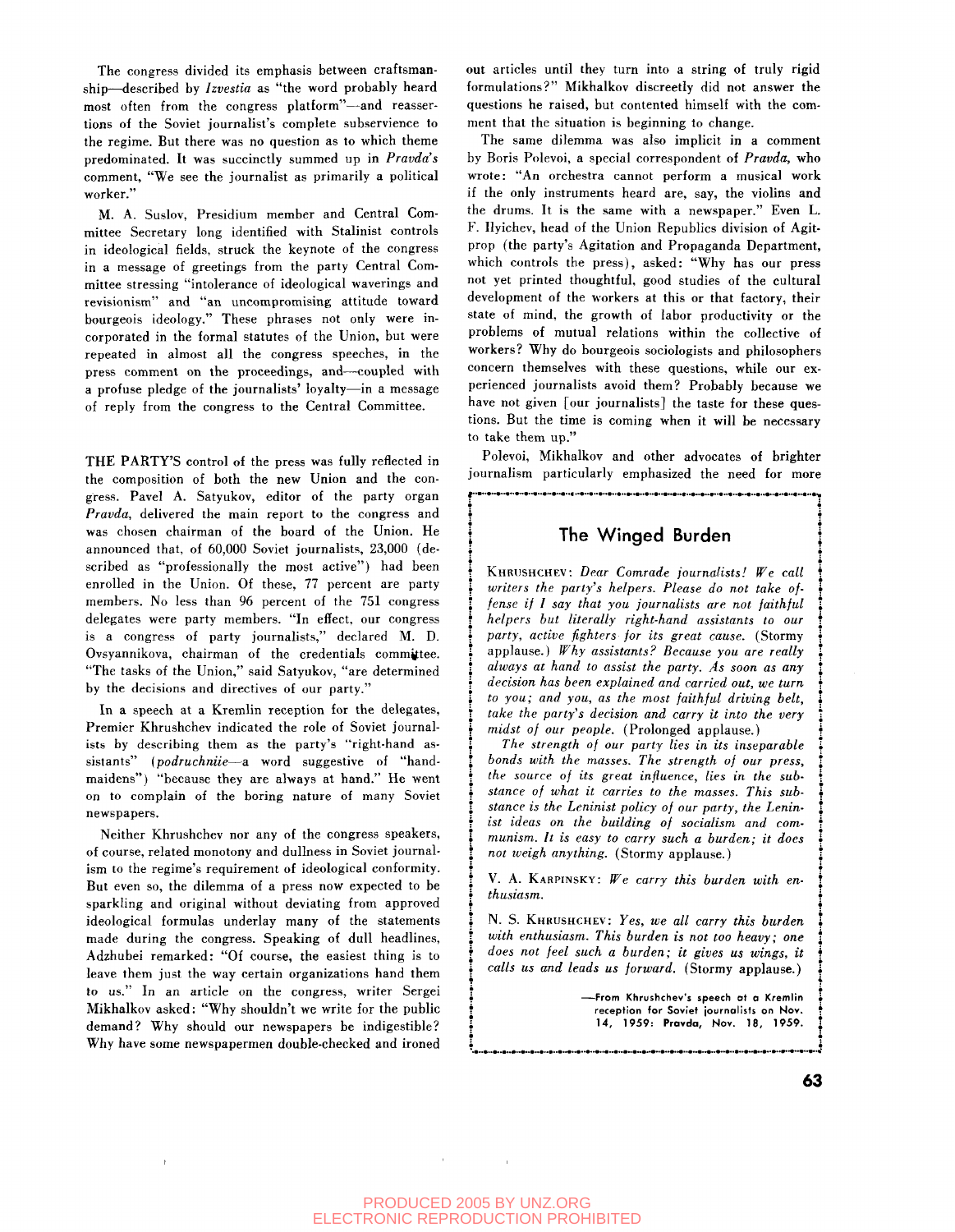news from abroad. "Interest in foreign news is so great that you can no longer feed the reader Tass sea-biscuits," commented Polevoi (obviously referring to the dull nature of the Tass agency's dispatches from overseas, on which most Soviet newspapers rely as their only source of foreign news).

While going along with the pressure for greater leeway of expression, members of the Old Guard warned against the dangers which might result. Newspaper satirists, noted Satyukov, "hold a very sharp weapon in their hands, and they are obliged to use it very carefully in order, as Nikita Sergeyevich Khrushchev put it colorfully, not to turn their fire on their own forces." In a long speech which foreshadowed the January 1960 decree intensifying party propaganda, Ilyichev implied that the newspapers' new preoccupation with topics of everyday living and morality—which provide some of the most interesting material in the more popular papers—had resulted in neglect of propaganda writings on Marxist-Leninist theory, and he demanded that the authority of the newspapers' Marxist-Leninist propaganda departments be restored. Despite his admission that writing on theory had been dull and lifeless, the only formula Ilyichev had to offer to solve the conflict between dullness and the need for holding the attention of the public was the same as set forth in the propaganda decree two months later: make the propaganda livelier. Neither his speech at the congress nor the decree explained how this was to be done within the confines of a narrow set of uniform ideas. Newspapermen and propagandists alike were advised to take a lesson from Khrushchev's vigorous style, but the fact that Khrushchev can indulge in bold turns of speech without fear of penalty for "deviationism" was not pointed out.

IN ALL THIS, what of the reader? Shortly before the congress a Central Committee investigation of newspaper circulation disclosed that the reader has become increasingly selective and critical as the choice offered him has expanded. The newsprint allocations to Soviet papers are determined arbitrarily on the basis of the party's judgment of the needs of each paper and its political importance. In the past, when the demand for newspapers greatly exceeded the supply because of paper shortages, there was no need to worry about returns from the newsstands. In recent years, however, the situation has changed greatly: while the shortage of newsprint, and hence of newspapers, has been alleviated, the newspapers have raised their prices slightly in line with the general commercial principle of profit-making. The consequence has been that readers have become more fastidious in their selection of reading matter. The Central Committee survey brought to light the fact that the value of unsold papers in 1958 came to 1,500,000 rubles. Readers are no longer buying dailies which appear eight hours late—as did the Kiev *Pravda Ukrainy* on 15 days in the first quarter of 1959—and they are turning down the duller and more monotonous papers. This was the cloud on the horizon, no bigger than a man's hand, which cast a shadow over the journalists' congress. Despite rapid growth, the Soviet press ranks far below that of many other countries, including the Scandinavian countries, Iceland, Britain, France, and the United States, in number of copies sold per capita. It can no longer count on shortage of supply to guarantee continued growth. For the first time, the newspapers (rather than the distributors) have been made to bear the cost of unsold copies. In short, the Soviet press, even the cost of ansola copies. In short, the soviet press, even mough a monopoly, confronts a test of popular merest. To meet the test, soviet journalism is  $t_{\text{min}}$  on new vigor of tone and style—and along with this, the ticklish problems of confining the changes to externals.

## *Leo Gruliow*

(Mr. Gruliow is Editor of *The Current Digest of the Soviet Press,* published by Columbia University, New York. Presently on leave from the *Current Digest,* he is teaching in Geneva during the 1959-1960 academic year.)